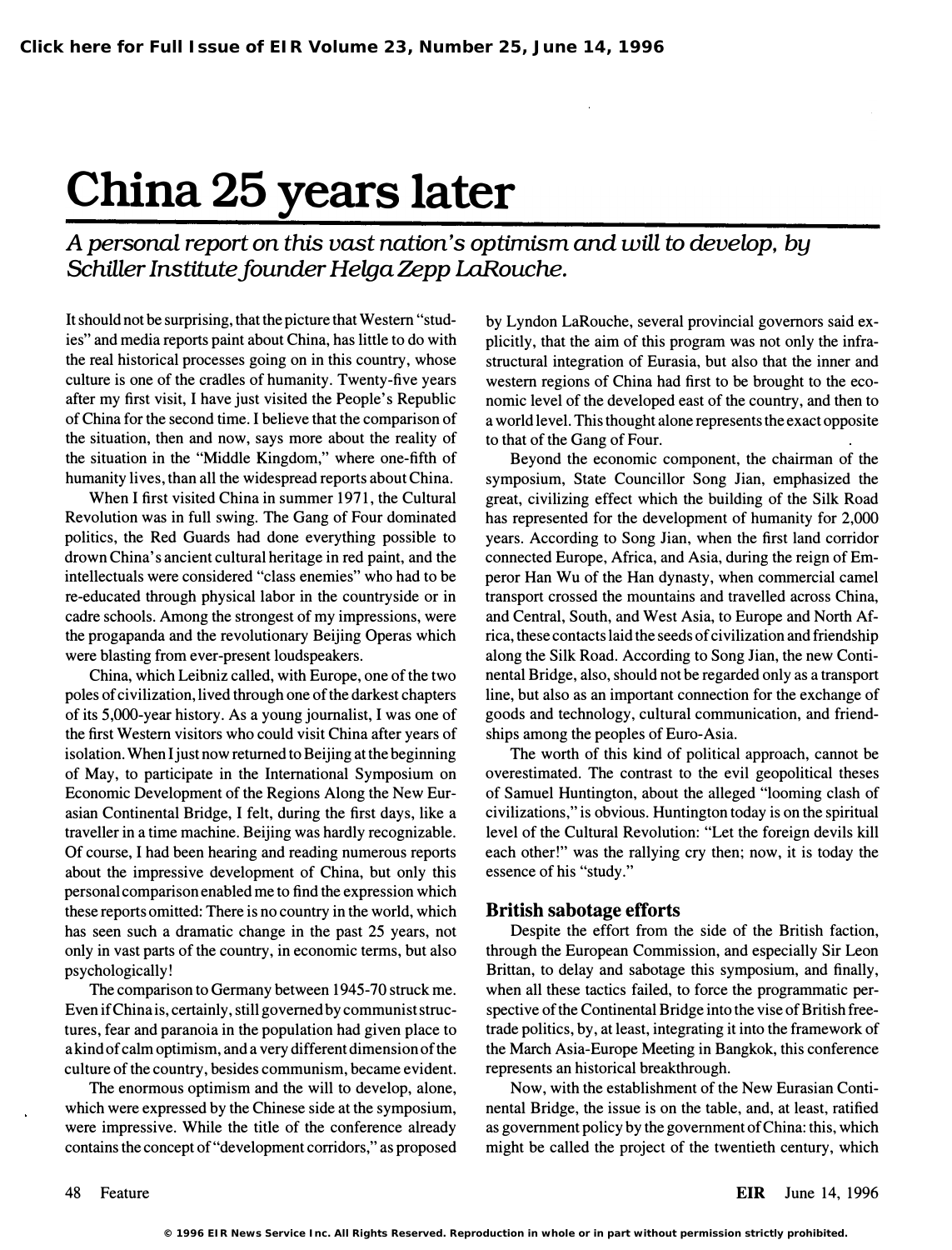

Helga Zepp LaRouche addresses professors and students during her second visit to China, in May 1996. "There is no country in the world," she writes, "which has seen such a dramatic change in the past 25 years, not only in vast parts of the country, in economic terms, but also psychologically!"

the British-dominated oligarchical faction has already started two world wars to prevent. Since the times of French Foreign Minister Gabriel Hanotaux, Georg von Siemens, Count Sergei Witte of Russia, and Dr. Sun Yat-sen, the father of modern China, at the turn of the twentieth century, it is clear that the economic and cultural integration of the Eurasian continent is the decisive step needed to overcome the oligarchical system and its imperialist and colonialist variations.

The geopoliticians around Karl Haushofer, Neville Stuart Chamberlain, and Halford Mackinder, have, since that period, been painfully aware of the danger that successful national economic cooperation, on the basis of community of principle, would render British balance-of-power political manipulation ineffectual, and make the British empire irrelevant. The potential for such cooperation was demonstrated through the construction of the Berlin-Baghdad Railroad and the railroad from Paris to Vladivostok.

Edward VII used all his evil energies, first as Prince of Wales, and later as king, to destroy this potential cooperation, through the anti-German Entente Cordiale, and later the Triple Entente, the Russo-Japanese War, and wars in the Balkans, until, finally, the chessboard had been set up for the First World War. The larger portion of the tragedies of the twentieth century, including two world wars, were the result of these British policies.

Now, at the end of this century, China is the country which, more than any other, has made the expansion of the Continental Bridge its state policy. This year, the government integrated the expansion of the Continental Bridge into the Ninth Five-Year Plan of National and Economic and Social Development, and the Long-Term Targets for the Year 2010.

### Rich culture, complex history

But, is not China ruled by the last important communist dictatorship? Does not China represent the biggest military threat of the future? Did not Lester Brown, of the Worldwatch Institute, recently say, that the earth's food chain is threated by so many Chinese?

Perhaps the picture becomes clearer, if one takes the following into consideration: Like Germany, China is a country with a very rich culture, and very complex history. Some of these problems are, so to speak, home-grown, i.e., they result from Chinese or German philosophical tendencies; others are the result of universal conflicts of history. Yet, if you study universal history, in its entirety, it emerges that the only thing that matters, is whether the axioms that underlie the thinking and direction of politics, are such which characterize a developing society, or a society destined to destruction.

Even if it perhaps shocks the reader: From this standpoint, one can only draw one conclusion from the lack of cultural optimism in the United States today, as compared to 30 years ago, and the lemming-like tendency towards self-destruction of the Europeans: The West, the United States and Europe, but also Russia, are on a course that is taking them to their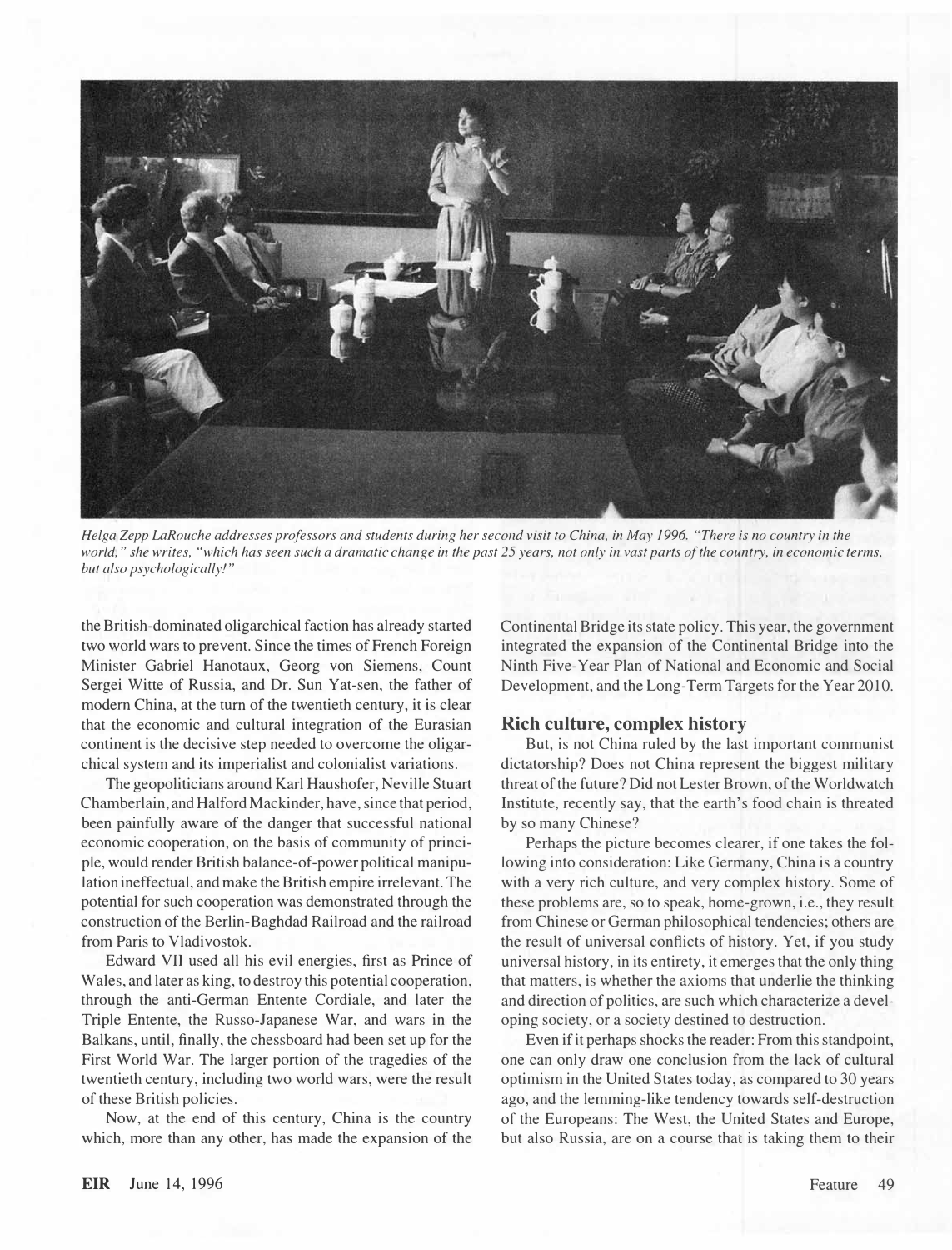

Helga Zepp LaRouche in Beijing; the lion is supposed to drive away evil spirits.

own deconstruction. China, on the other side, is developing itself in a direction, that is striving to build, and to overcome backwardness, and which even has the potential to enable China to, once again in its long history, make a universal contribution.

The 10 years of the Cultural Revolution, one part of which I experienced in the summer and autumn of 1971, was a time of waves of open denunciations, kidnappings, and lasting terror against intellectuals, "pessimists," "Party enemies," and "reactionary elements," who wanted to "institutionalize capitalism" in China.

First Mao personally, and then the Gang of Four, had given free rein to the Red Guards, the radicalized Maoist youth, to go after the alleged dissidents and class enemies. Art treasures from the old China, and foreign representatives of world literature, were considered equally reactionary, and often fell victim to blind destruction. Sending scientists and highly qualified workers to work camps and the countryside, meant an immense waste of productive resources.

At the time, I visted Shanghai, Qingdao, Tianjin, and

Beijing, and from these cities I was able to make a number of excursions into neighboring areas. I visited some industries and workshops, housing areas for workers, some of the thenfamous children's palaces, several villages, schools, kindergartens, and performances of the revolutionary Beijing Opera.

In many personal discussions, people reported to memany of them older people, especially in Shanghai, who spoke German or English-about their experiences and the conditions which had existed before the foundation of the People's Republic, and the improvements which had taken place since then. At times, an old man or woman telling me this, would have tears in their eyes.

The streets in the cities were dominated by huge numbers of bicycles, rickshaws, but few cars. The apartments in workers' housing areas, with one or two rooms, had to shelter families of three generations. Many houses in the countryside had dirt floors, and were heated by ovens, which extended from the kitchen to the bed. Usually there was no electricity or running water.

Today, the cities such as Beijing or Shanghai give the impression of a huge construction site. There is already a large number of modem buildings, business centers, banks, and housing areas. During rush hour, there are traffic jams no smaller than in other big cities of the world. The number of cars is the same as bicycles, and many of the roads in and between the cities have been expanded, and, in some parts, they are comparable to modern highways in Europe. Investment in agriculture during the past years has led to sometimes impressive increases of productivity. Also in the countryside, roads are being built everywhere. New villages with much better houses have been built, which now, often, have central heating and running water.

But, perhaps the most telling difference, is the changed psychology of the population. They express a calm determination to go forward, and a will to never again let such catastrophic events happen, as did during the Cultural Revolution.

The experience of the extreme deconstruction of those 10 years, has brought about a shock which could perhaps be compared to the experience of the collapse in Germany in 1945. One should add, that there are Chinese intellectuals today who compare the rule of the Gang of Four with the "Gang of the Führer" of the Nazis. However, while Germany, through the policies of "re-education," was not allowed to find the way back to the roots of its own positive culture, the German classics, but rather had Anglo-American values forced upon them by diktat, at least part of the Chinese elite have found their way to the more profound foundations of Chinese culture. Confucian thought is reflected in many political examples.

### The Confucian concept of 'Ii'

Confucius (born 551 B.C. in the southwest of today's Shandong Province) himself lived in a time of profound social change. He opposed the despotism and arbitrariness of his